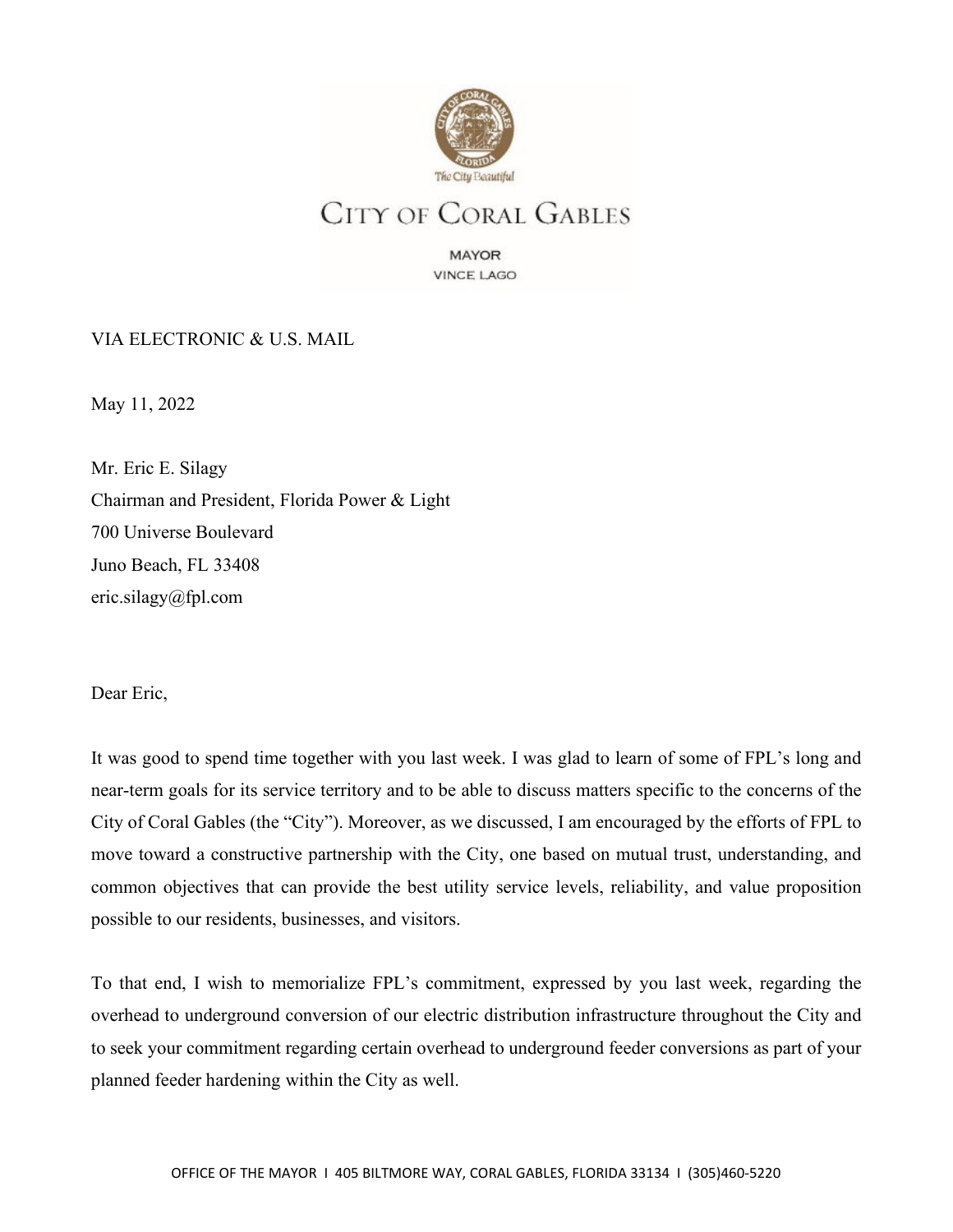

**MAYOR VINCE LAGO** 

First, let me preface by stating that we are very pleased by FPL's intentions to convert all remaining lateral (neighborhood) overhead infrastructure and individual customer service connections to underground (UG). This has been an important element of my Strategic Priorities Plan as Mayor and has been a top priority of mine since I was first elected to the City Commission. Second, I know that my Commission colleagues share similar sentiments expressly publicly about the need to afford our residents and businesses the most robust, safe, and forward-looking utility infrastructure possible which can address and best mitigate storms and climate resilience and ensure the protection and preservation of the City's tree canopy and aesthetic as well. In addition, as we discussed, the City Commission is planning to discuss later this month how we wish to proceed to underground our utility infrastructure. Your assistance in memorializing to me the following can, in my estimation, help ensure the success both FPL and the City wish to achieve—for the benefit of our residents and businesses and of your valued customers.

Lateral (neighborhood) infrastructure and individual customer service connection conversions FPL commits to converting all remaining overhead lateral electric infrastructure on properties within the City limits within 30 years at no cost to the City. FPL further commits to converting 65%-70% of this within ten (10) years and the remaining 30%-35% within the 10 years thereafter. Included in the scope of FPL's work would include FPL's best efforts to work with any entities co-locating equipment on FPL's poles to have them remove any equipment and to seek the conversion of their facilities in coordination with FPL's projects throughout the City. Furthermore, once any FPL poles are no longer used (whether useful or not), FPL would timely remove any poles as part of its overhead to underground conversion projects within the City.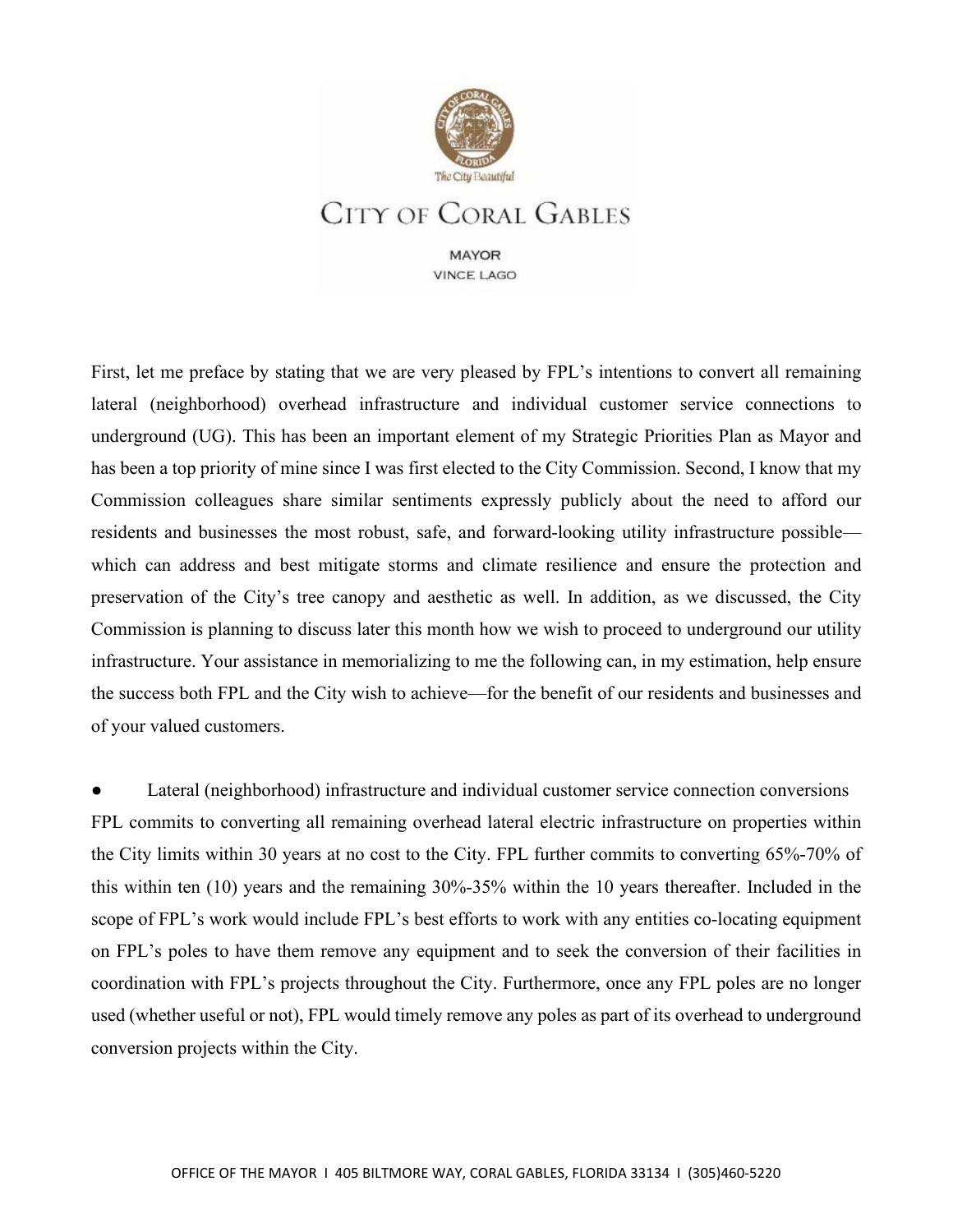

**MAYOR VINCE LAGO** 

Overhead to underground conversion of certain feeders (main lines) located along the City's signatures streets and corridors

We did not have the chance to fully discuss this matter at dinner. As you know, FPL is hardening feeders within the City. At recent meetings held between your FPL Power Delivery engineers and external affairs team with our City Manager and engineering consultant, we were pleased to learn that as part of FPL's existing plans to harden feeders within the City, FPL expressly stated that it anticipates the work will include conversion of approximately 15% of current overhead feeders to underground. That is wonderful news for our city. FPL representatives informed our officials that it had not yet determined or identified the totality of feeders within the City it planned to convert from overhead to underground.

Accordingly, using the figure of 15% as the basis for the scope of FPL's commitment to convert certain City feeders from overhead to underground (not simply overhead harden), the City has identified certain streets, corridors, and intersections that meet FPL's criteria for overhead to underground conversion of feeders, which are (1) highly susceptible to outages in storm events and non-storm occurrences due to a great deal of vegetation and tree canopy, (2) located along major streets with first, second and third-tier critical infrastructure facilities (CIFs), (3) high traffic intersections where public safety is of utmost concern with traffic signals, and (4) the frequent cause of electric system issues where there is an inconsistent mix of overhead and underground infrastructure. Some of these streets listed below are fully undergrounded except for a few blocks, sections, or segments. A few others have longer spans or segments that we believe, based on your reliability, performance, and vegetation management criteria, require undergrounding. Fortunately, the totality of the feeder undergrounding we proposed here falls below your 15% commitment. Thus, we would greatly appreciate FPL's commitment to review its distribution infrastructure and ensure that any feeder sections or segments that are currently overhead along these streets be part of your feeder hardening plans within the overall underground conversion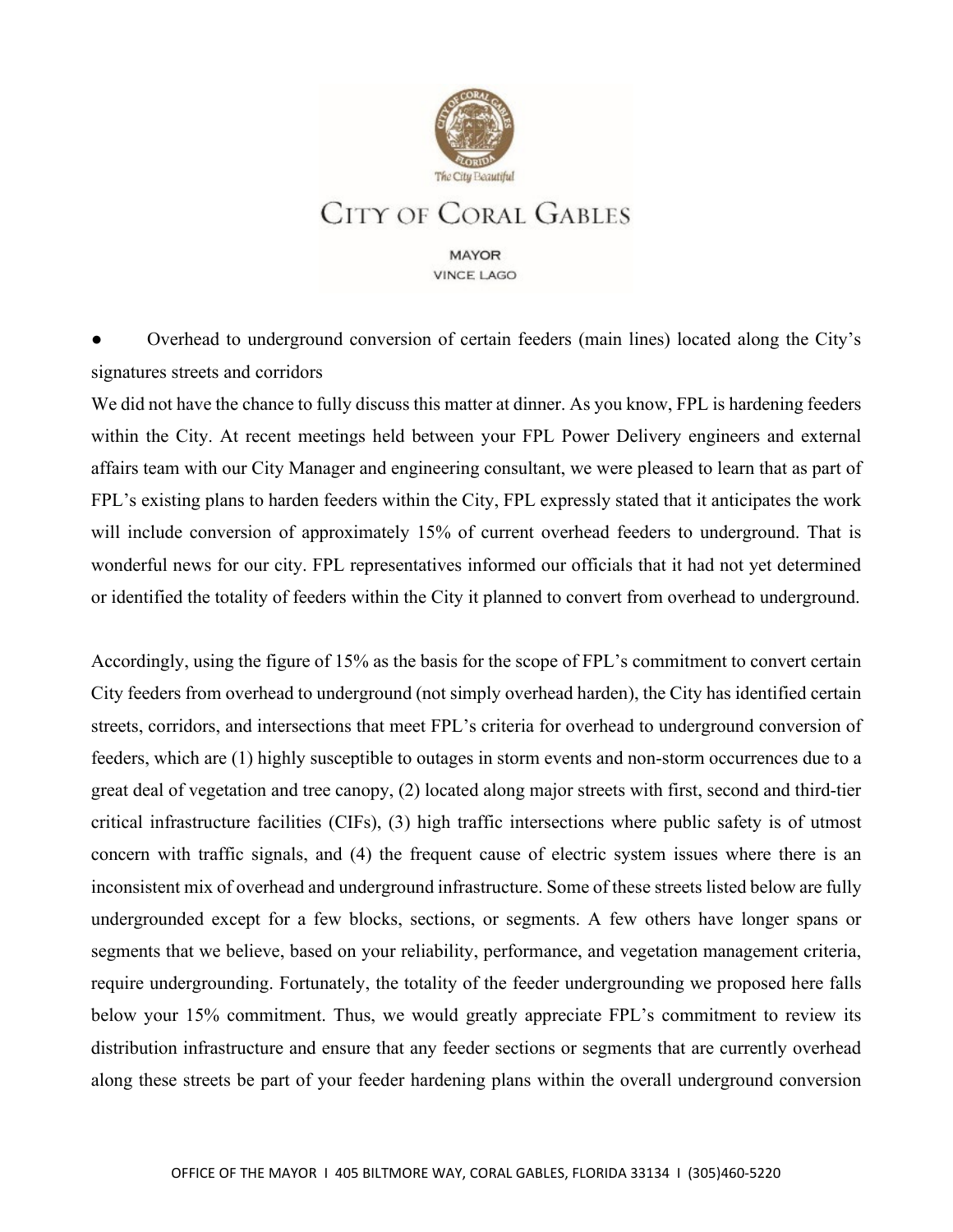

**MAYOR VINCE LAGO** 

work in the next ten (10) years. We obviously leave it to your FPL engineers to determine the order and timing of all this but what feeders are overhead along these streets within the City limits need to be converted from overhead to underground for the reasons stated above. Please note that several of these signature streets set forth below have the overhead feeders located outside City limits (e.g., Douglas Road and Red Road, where the feeders are located across the street from City limits); to be clear, we are not requesting FPL convert any infrastructure outside City limits. We are merely identifying below what are the City's signature roads and corridors of the City, and along its borders, for your information. Our request is that your planned conversion of 15% of feeders within the City include any portions located along the streets below that are currently overhead facilities and that are located within City limits.

- o Alhambra Circle/Ferdinand Street (e.g., from South Greenway to SW 8th Street)
- o Bird Road aka SW 40th Street
- o Blue Road aka 48th Street
- o Coral Way aka SW 20/22nd Street
- o Granada Boulevard
- o Hardee Road
- o Le Jeune Road aka SW 42nd Avenue
- o Malaga (e.g., from Granada Boulevard to Columbus Boulevard)
- o Miami Homestead Avenue
- o Old Cutler Road
- o Ponce de Leon Boulevard
- o Red Road aka SW 57th Avenue
- o Salzedo Street
- o Segovia Street